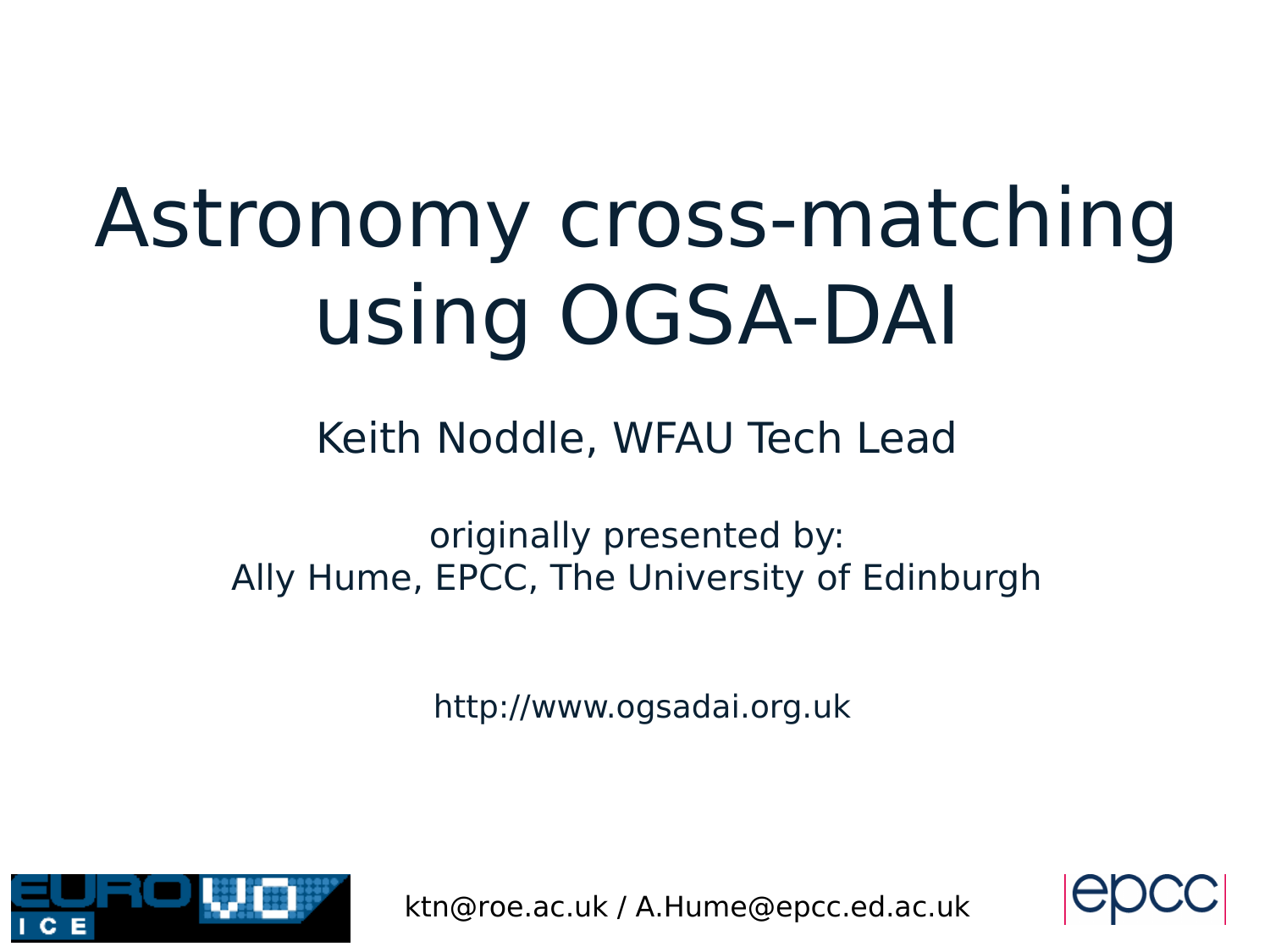**Overview** 







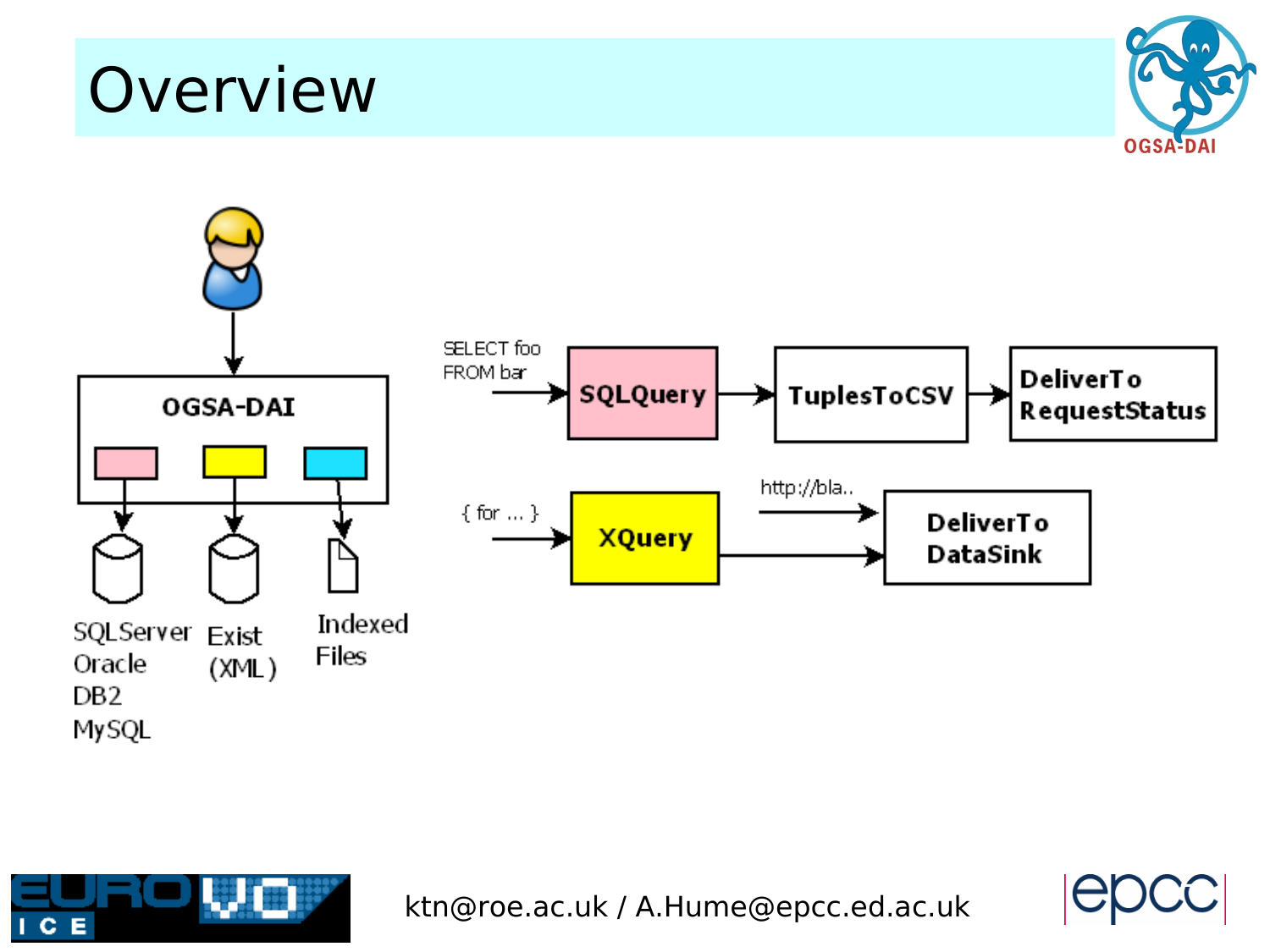#### OGSA-DAI joins







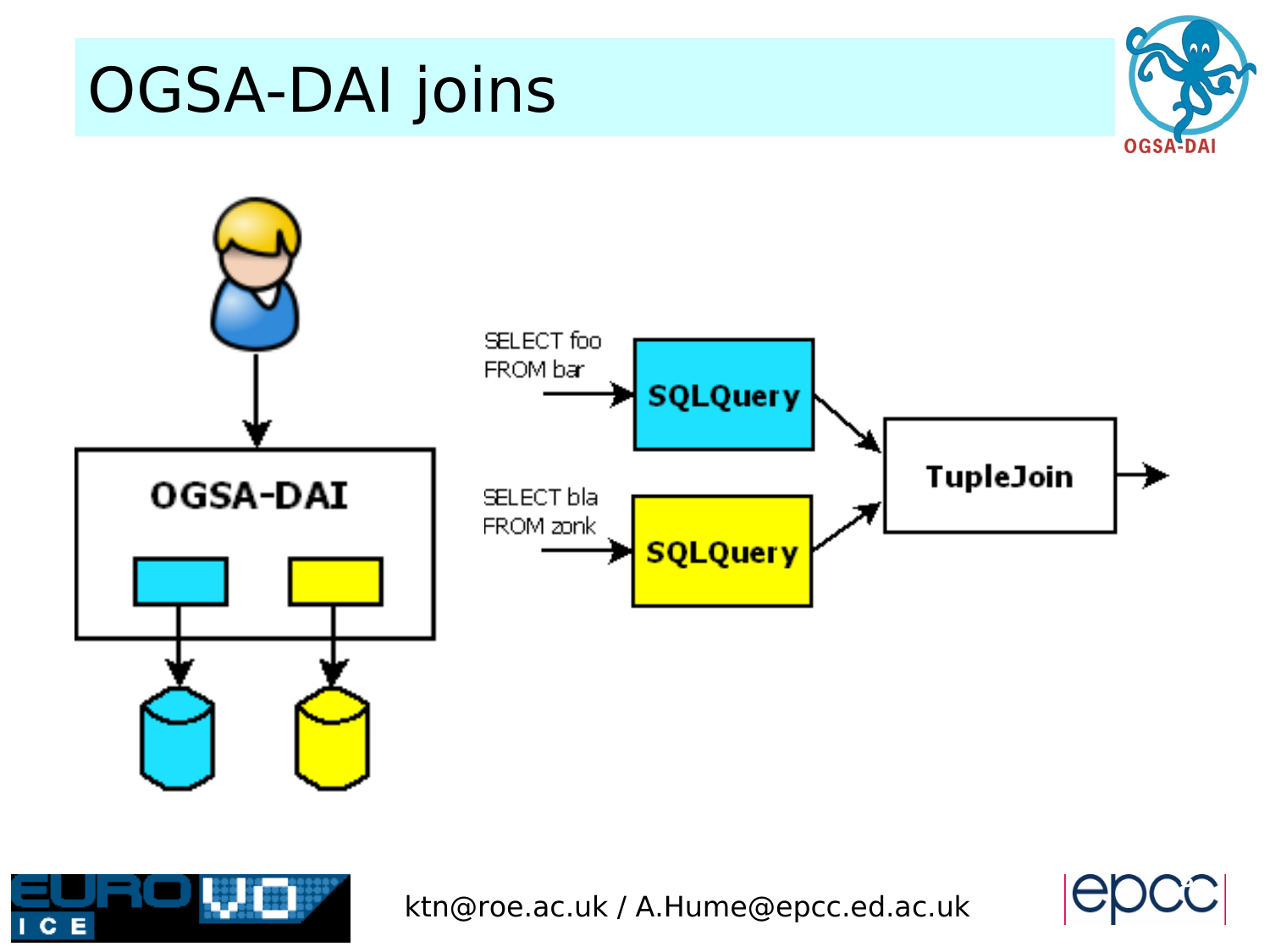#### OGSA-DAI distributed joins





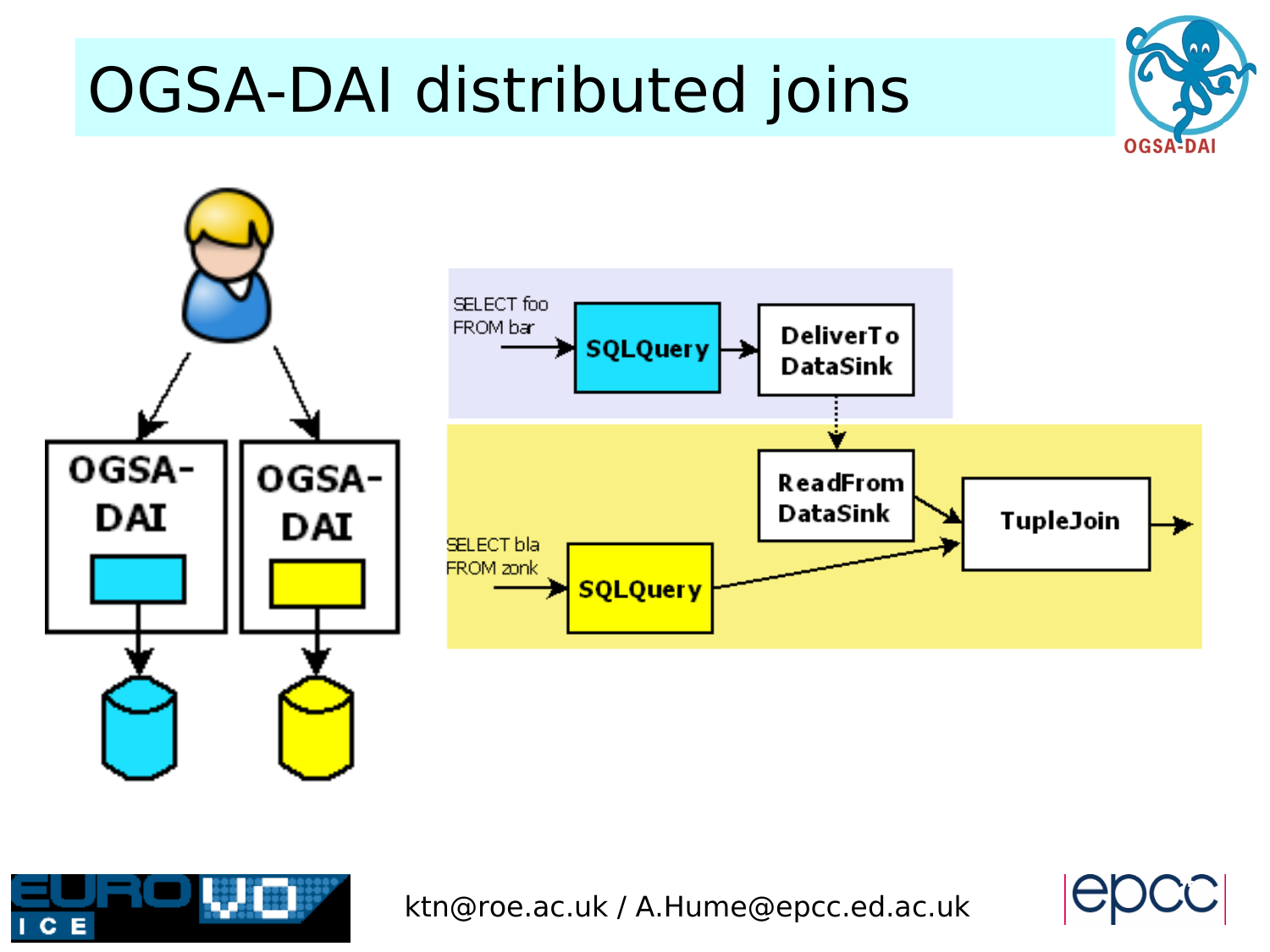#### OGSA-DAI activities for astronomy







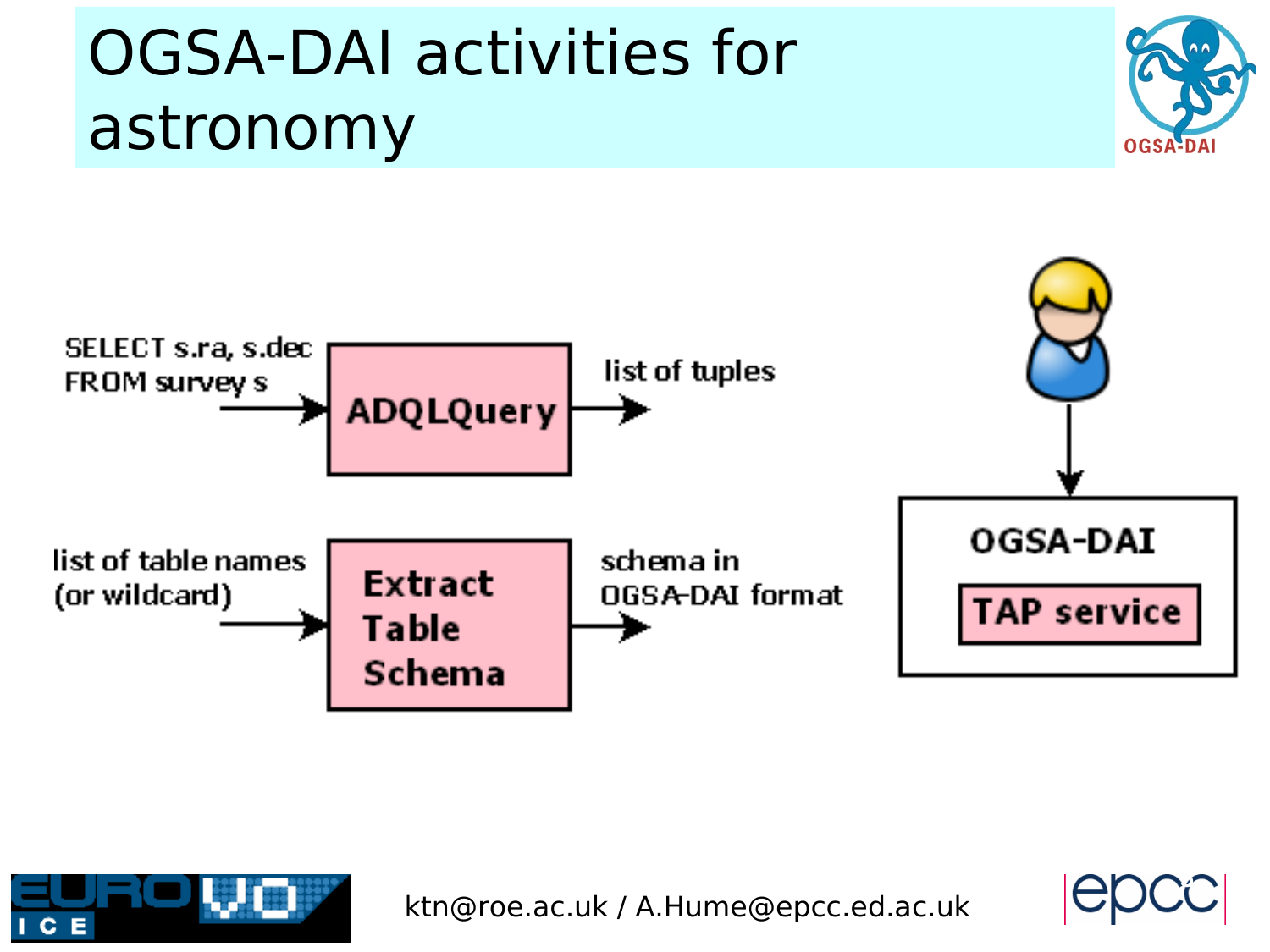#### Astronomy cross-match







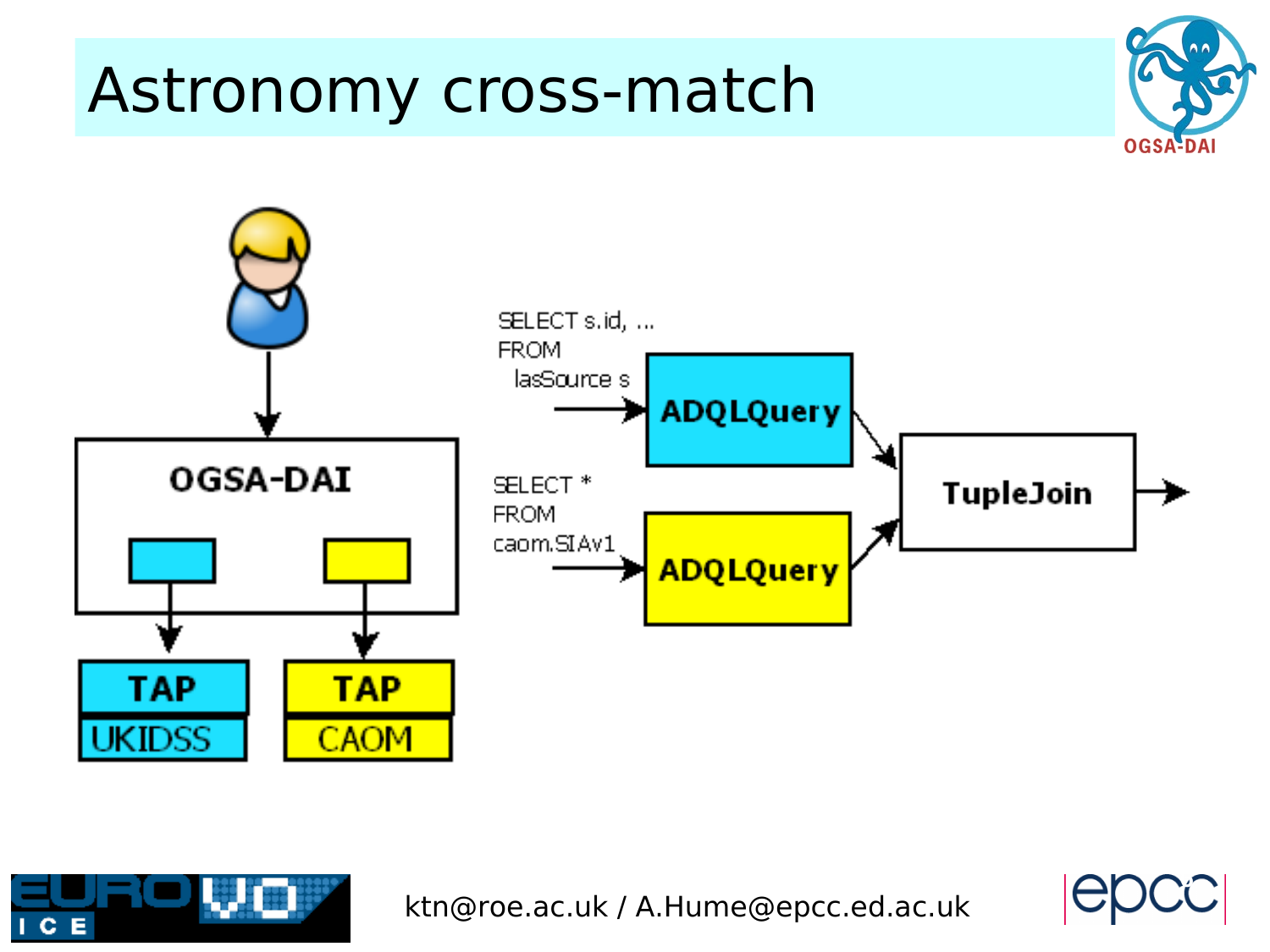## OGSA-DAI join options



**7**

- In-memory join
	- One side of join stored in memory, other side streamed
- Partial in-memory join
	- <sup>o</sup> Gets first results quickly, but all data stored to disk
- Ordered merge join
	- **EXA)** Both inputs ordered allowing for a fully streamed join
- Parallel hash equi-join
- Batch joins using IN clauses
	- $\circ$  E.g. SELECT  $*$  FROM foo WHERE bar IN  $(x, y, z)$

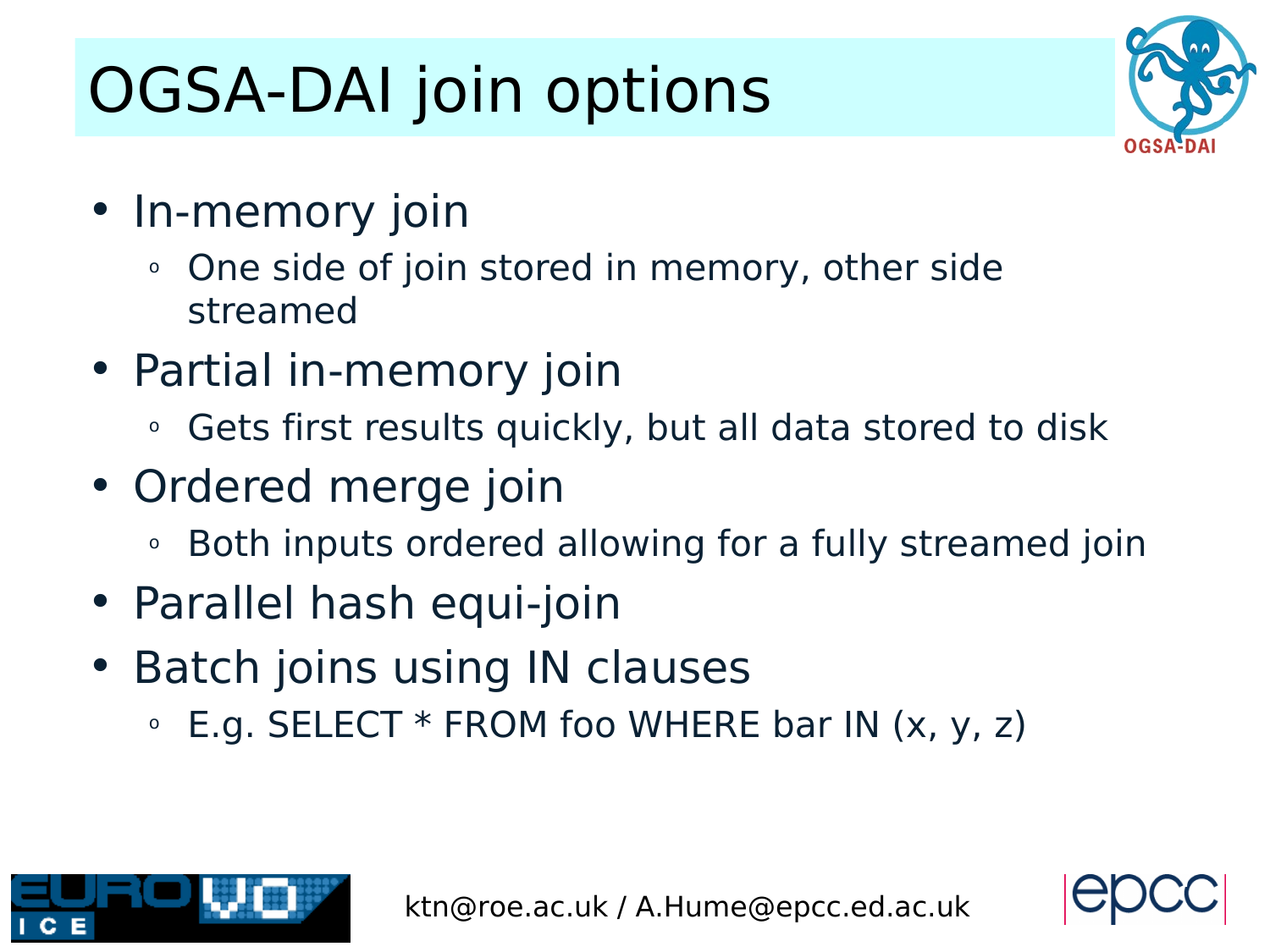#### Distributed Query Processing (DQP)



ktn@roe.ac.uk / A.Hume@epcc.ed.ac.uk

**8**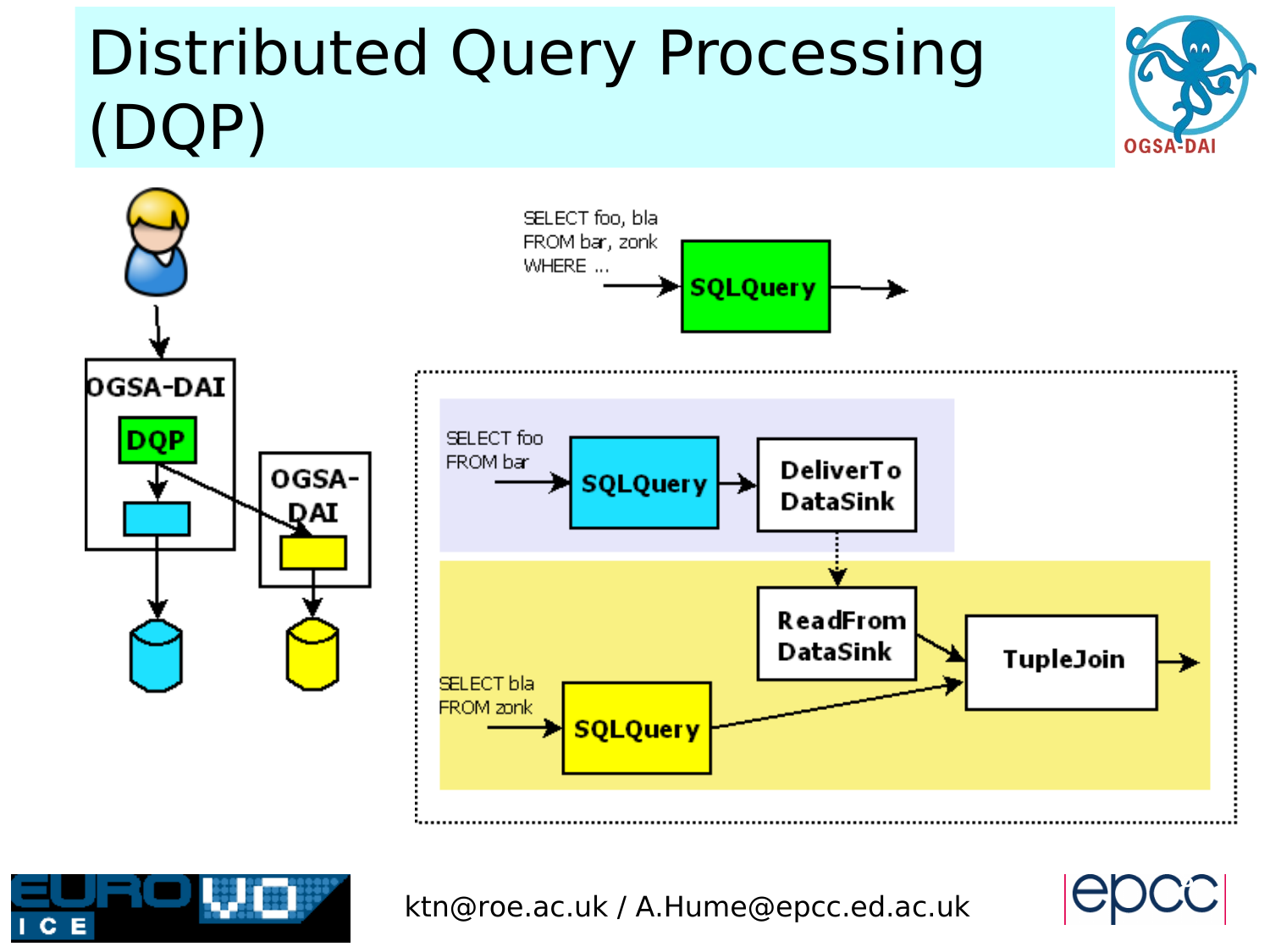#### DQP over TAP

ΙC

E



ktn@roe.ac.uk / A.Hume@epcc.ed.ac.uk

**9**

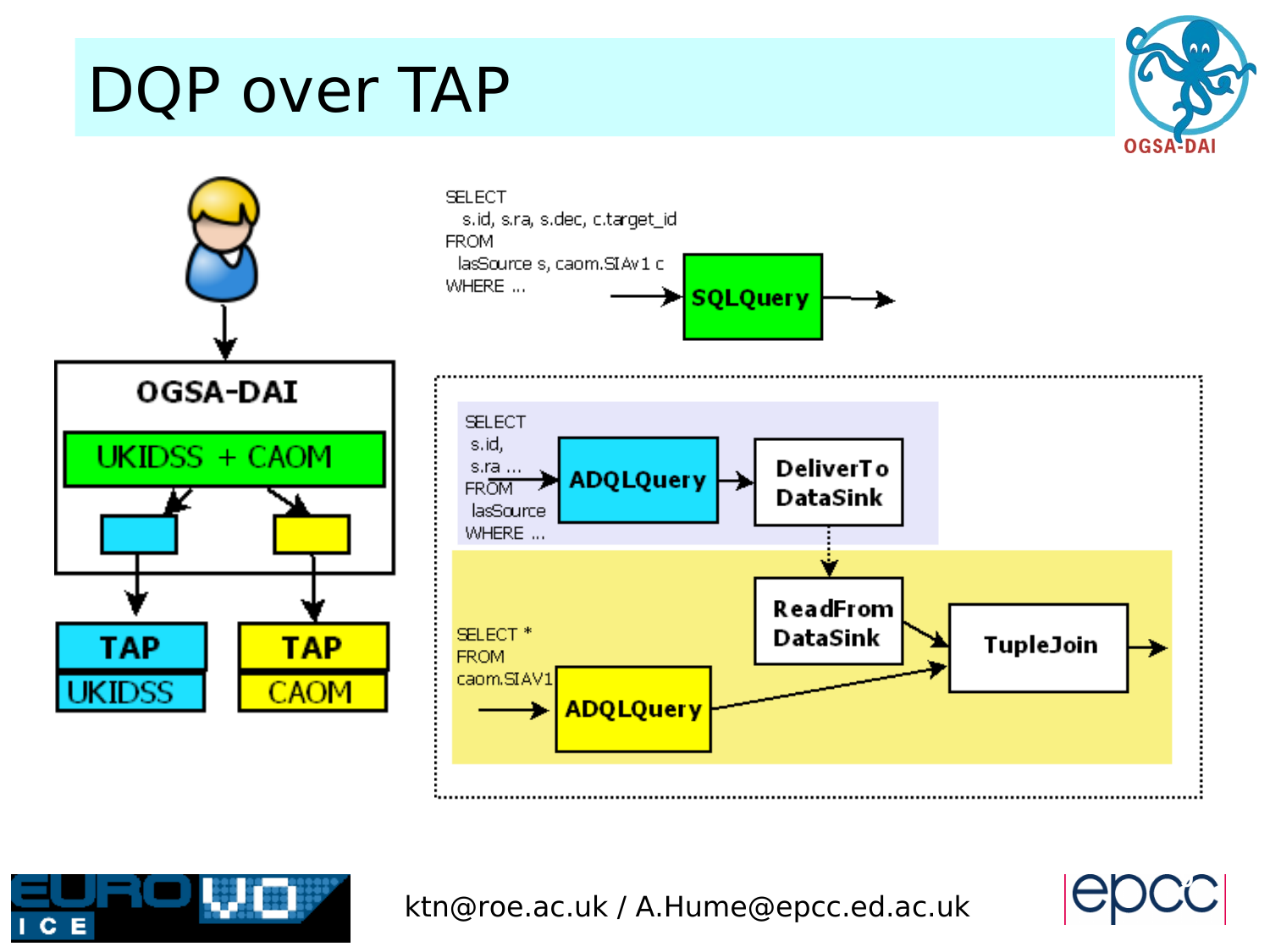#### TAP over DQP over TAP







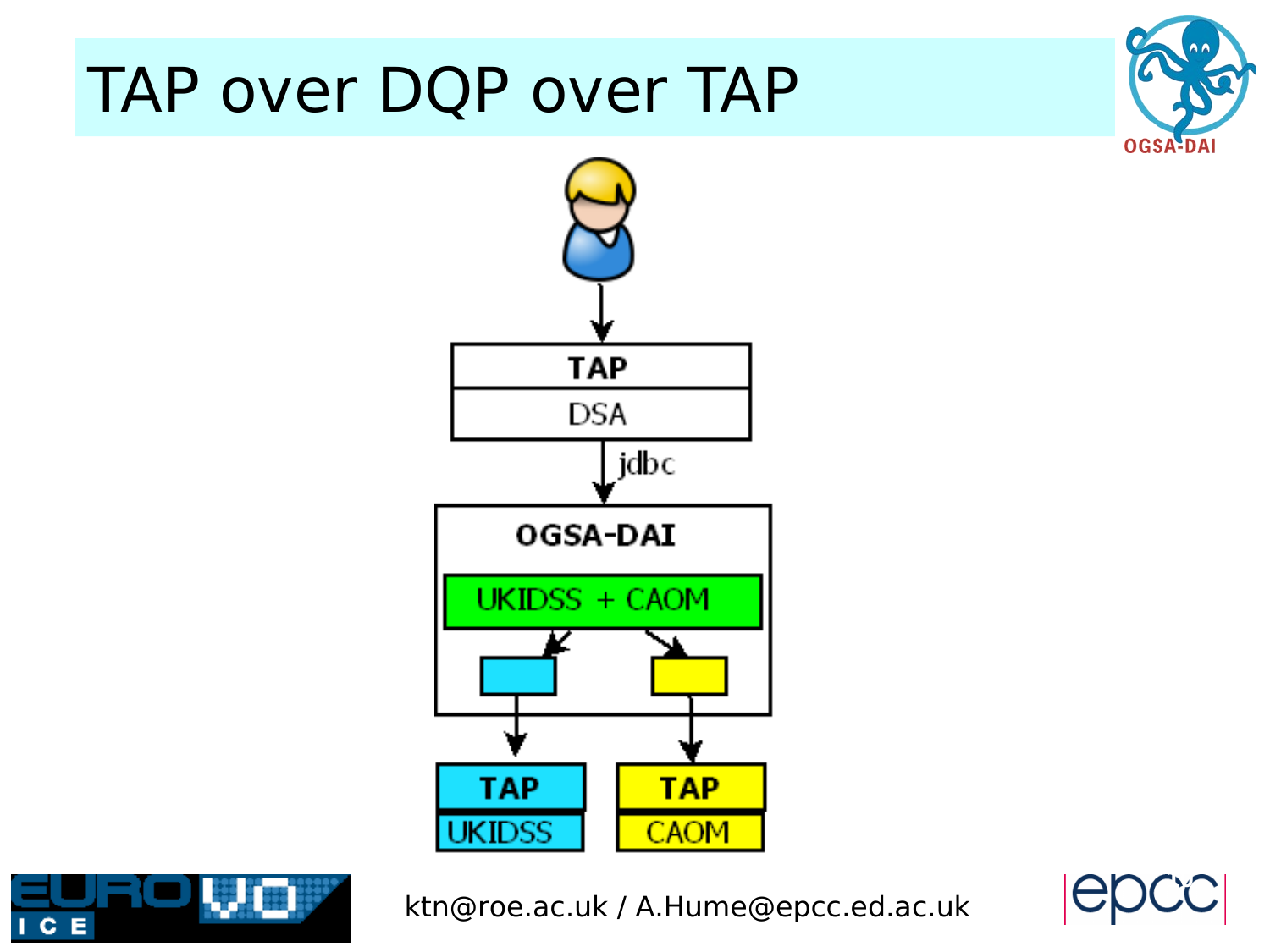### DQP under the covers





ktn@roe.ac.uk / A.Hume@epcc.ed.ac.uk

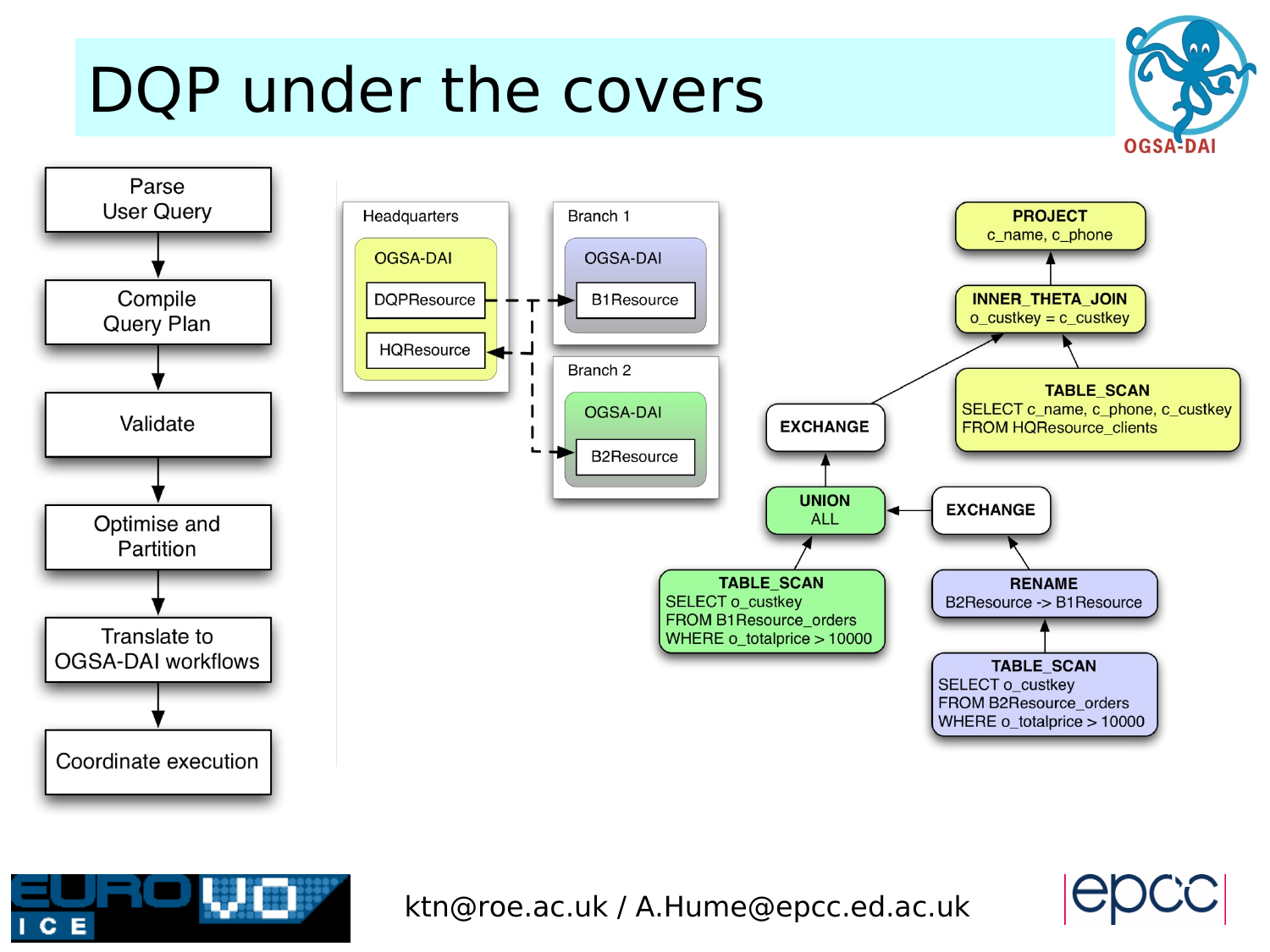#### Current status



- Working on two demo queries
- UKIDSS and CAOM
	- <sup>o</sup> In-memory join
	- <sup>o</sup> Works TAP->DQP->TAP for 1 TAP at a time
	- o Combined not yet working
- UKIDSS and SDSS
	- <sup>o</sup> Ordered merge join
	- <sup>o</sup> Works direct to DBs with ugly query
	- <sup>o</sup> DQP join ordering needs improved
	- <sup>o</sup> DSA TAP server struggling with the query DQP produces
		- LEFT OUTER JOIN

On-line demos: http://www.ogsadai.org.uk/demos/aida/



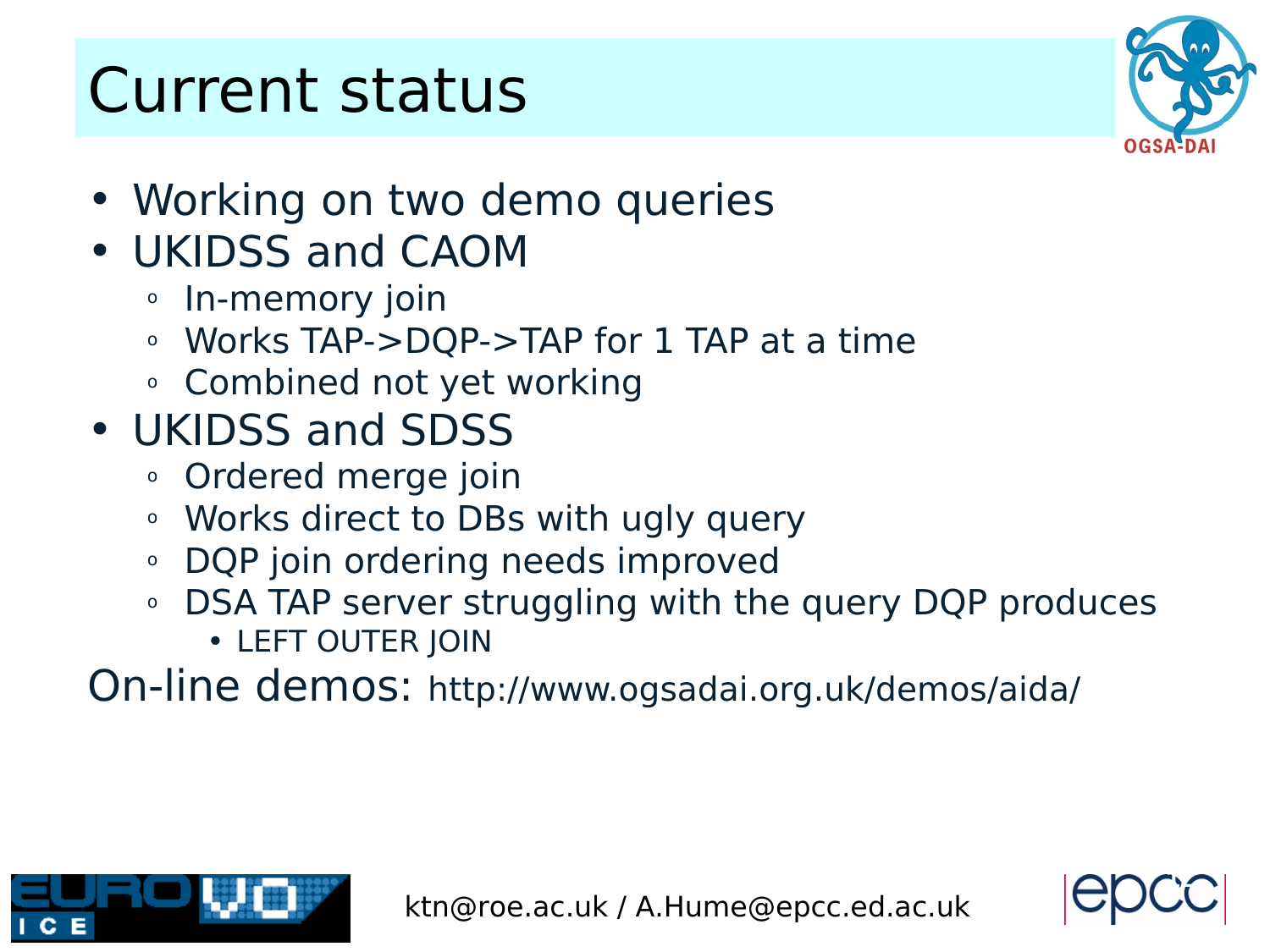### UKIDSS/CAOM query



select collection, collectionID, target name, UKIDSS lasSource.ra, UKIDSS\_lasSource.dec,UKIDSS\_lasSource.yapermag3,

UKIDSS\_lasSource.j\_1apermag3,UKIDSS\_lasSource.hapermag3,UKIDSS\_lasSource.kaperm ag3 FROM UKIDSS\_lasSource, CAOM\_caom\_SIAv1 **WHERE**  (UKIDSS\_lasSource.priOrSec <= 0 OR UKIDSS\_lasSource.priOrSec = UKIDSS\_lasSource.frameSetID) AND UKIDSS lasSource.yClass >= -2 AND UKIDSS lasSource.yClass <= -1 AND UKIDSS\_lasSource.yppErrBits < 256 AND UKIDSS\_lasSource.j\_1Class >= -2 AND UKIDSS lasSource.j 1Class <= -1 AND UKIDSS lasSource.j 1ppErrBits < 256 AND UKIDSS\_lasSource.hClass >= -2 AND UKIDSS\_lasSource.hClass <= -1 AND UKIDSS lasSource.hppErrBits < 256 AND UKIDSS lasSource.kClass >= -2 AND UKIDSS\_lasSource.kClass <= -1 AND UKIDSS\_lasSource.kppErrBits < 256 AND (UKIDSS\_lasSource.j\_1apermag3 - UKIDSS\_lasSource.kapermag3) > 1.1 AND UKIDSS\_lasSource.j\_1apermag3 < 18.0 AND UKIDSS lasSource.ra - position center ra > -0.1 AND UKIDSS lasSource.ra - position center dec < 0.1 AND UKIDSS lasSource.dec - position center dec > -0.1 AND UKIDSS lasSource.dec - position center dec < 0.1

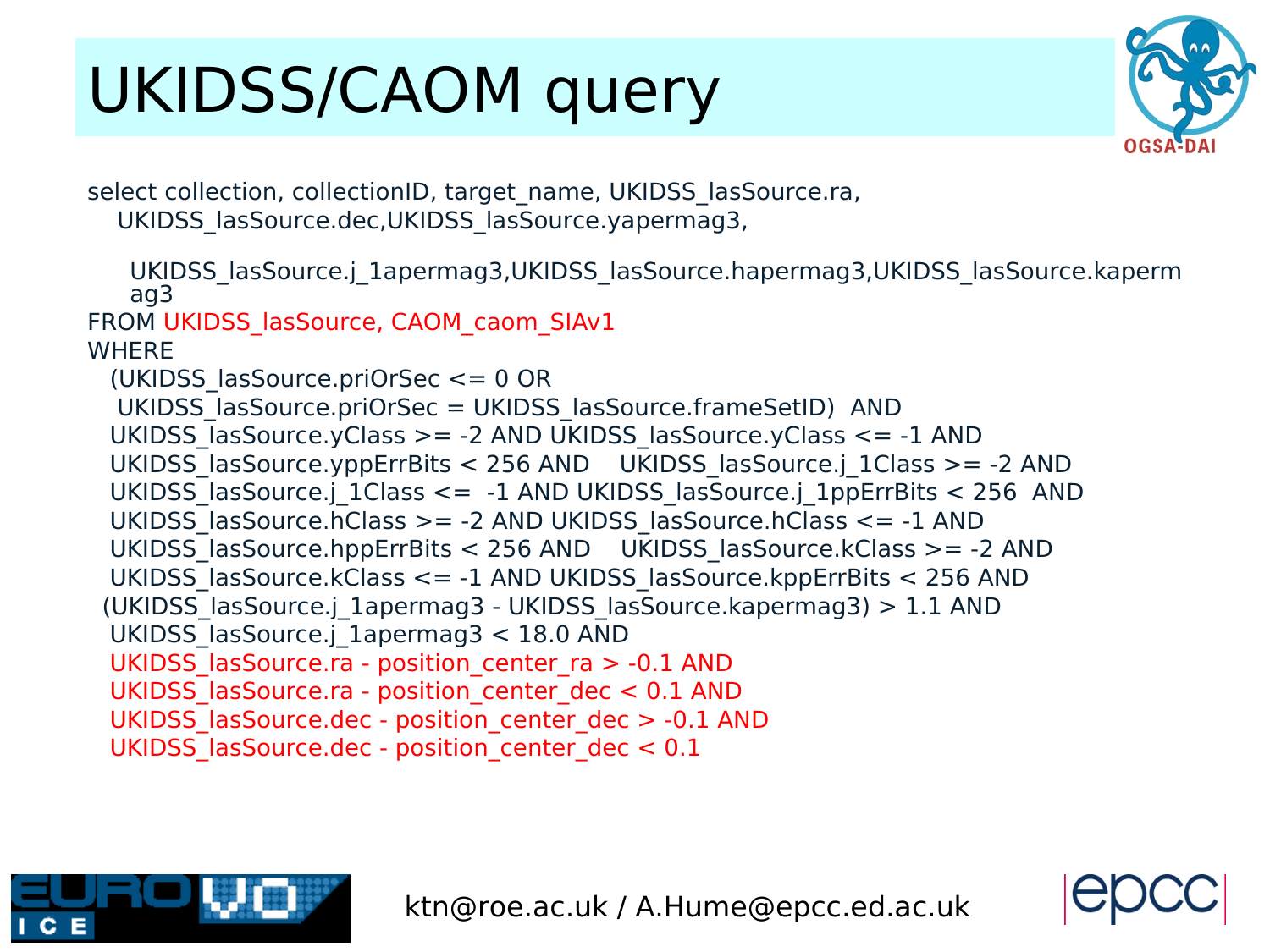#### Future



- More join algorithms
	- <sup>o</sup> Batch join into DQP
- Better join choices
	- <sup>o</sup> Need to improve cardinality estimates
		- Need attribute histograms
- Support for ADQL spatial functionality
	- Possibly also special support for spatial joins using bounding boxes

#### • OGSA-DAI extensions

- <sup>o</sup> Correlated sub-queries
- $\,\circ\,$  Better scalability for astronomy sided databases where as much as possible must be streamed
- <sup>o</sup> Missing functionality e.g. TOP